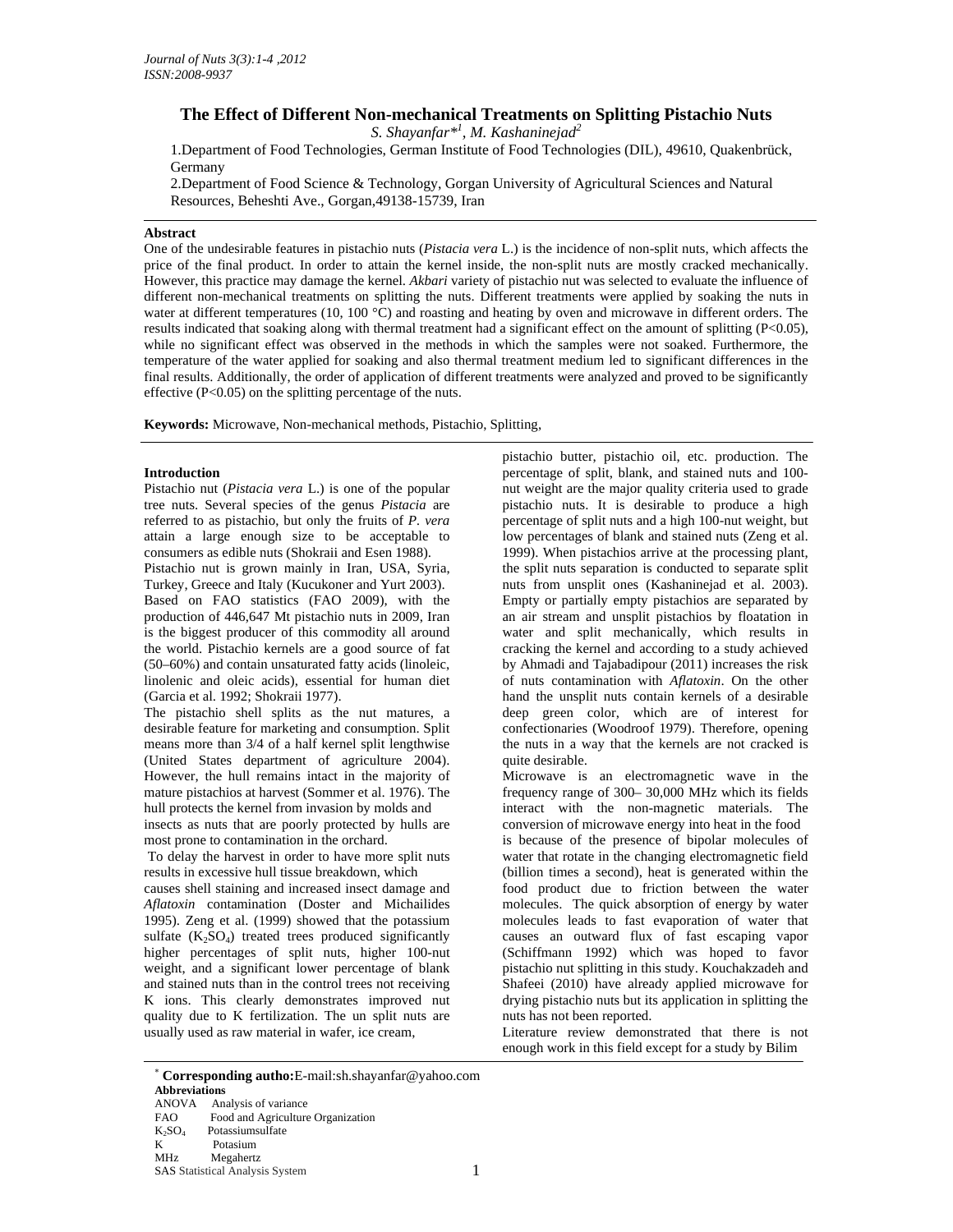and Polat (2008) in which they combined the effect of temperature, moisture and mechanical force. The objective of this study was to determine the optimum of non-mechanical treatments for splitting the unsplit pistachio nuts.

### **Materials and methods**

## Samples

The "*Akbari*" variety of pistachio nuts with the moisture content of 7% was selected for the experiments. The unspilt pistachio nuts were divided into several 100 nut groups and were treated with different treatments in 3 replications.

### Treatments

In order to facilitate interpreting the final results all 21 desired treatments were categorized into two groups of *wet treatments* and *dry treatments*. In *wet treatments*, the samples were exposed to moisture (either cold (10°C) or hot (100°C)) and in *dry treatments* the samples were not treated with moisture. As for simplifying the comparison among different groups the *wet treatments* were also divided into *wet – microwave treatments* and *wet – non microwave treatments*. Which in the former the samples were treated with microwave oven and moisture and in the latter ones the samples were not heated with microwave oven. In this study domestic microwave oven (AEG, England, MC153E 900 Watts) and a laboratorial oven (Borel, Switzerland, CT 250) for used for thermal treatment.

All the treatments were abbreviated as below and were applied in different orders as explained later:

B.W= soaking in boiling water at 100°C for 1 minute. C.W= soaking in cold water at 10 °C for 12 hours.

 $R =$  roasting in oven at 200 °C for 1 hour.  $C = \text{cold dry storage at } 5^{\circ}C \text{ for } 24 \text{ hours.}$ M=microwave at 900 watt for 3minutes. Calculation of split nuts By counting the number of split nuts in every 100 nuts, the amount of split pistachio nuts in each group

was reported in percentage splitting.

### Statystical analysis

The effect of different treatments on splitting of pistachio nuts was determined using the analysis of variance (ANOVA) method. The splitting percentage was treated as the dependent variable. Significant differences of variable means were compared using the Duncan's test at 5% level using SAS statistical package (SAS 2001).

## **Results**

Wet – microwave treatments

The effect of different treatments on splitting the pistachio nutsin this groupwere highly significant (P  $\leq$ 0.05). Considering the means of samples treated by different wet-microwave methods indicated that the highest amount of splitting was achieved in group A with 25% split pistachio nuts (P< 0.05), while the lowest amounts were observed in sample groups of B, F and G. These latter groups had no significant difference in their means (P> 0.05). Likewise no significant difference (P> 0.05) was observed in groups C, D, E and H (Table 1) either.It's worth mentioning although the method applied in group B was the same as applied in group A, however due to different orders of the treatments applied, significant difference was noticed between these two groups.

Table 1.The effect of different wet-microwave treatments on splitting the pistachio nuts.

| Group | Treatment | Splitting (%)              |
|-------|-----------|----------------------------|
| А     | C.W/M     | $25.00^{\circ}$ $\pm 3.73$ |
| B     | M/C.W     | $6.66^{\circ}$ ±1.09       |
| C     | M/C.W/M   | $18.05^b \pm 1.73$         |
| D     | B.W/M     | $13.33^{b} \pm 1.88$       |
| E     | B.W/M/B.W | $13.33^{b} \pm 1.88$       |
| F     | M / B.W   | $5.83^{\circ}$ ±1.44       |
| G     | M/B.W/R   | $3.33^{\circ}$ ±1.77       |
| H     | R / C.W/M | $16.61^b + 1.29$           |

C.W= soaking in cold water at 10 °C for 12 hours, M=microwave at 900 watt for 3minutes, B.W= soaking in boiling water at 100°C for 1 minute,  $R =$  roasting in oven at 200 °C for 1 hour.

a, b, c, d values followed by different alphabets within a column are significantly different ( $p < 0.05$ ).

### Wet – non microwave treatments

In this group of study I and Jtreatment groupsled to the highest splitting rates with 31.11% and 22.11% respectively, which were significantly higher from the other treatment groups (P< 0.05). However, in these groups the higher moisture content is critical. In fact the pistachio nuts safety depends very much on the final moisture content of the nuts as the risk of mycotoxin contamination increases in high moisture

content products (Marin et al. 2008). The second rank was dedicated to group K with 9.65% split (Table 2).

## Dry treatments

The treatments applied in this group showed the lowest rates of splitting (Table 3). There was no significant difference observed among the treatments involved (P> 0.05),implying almost no splitting occursin lack of moisture.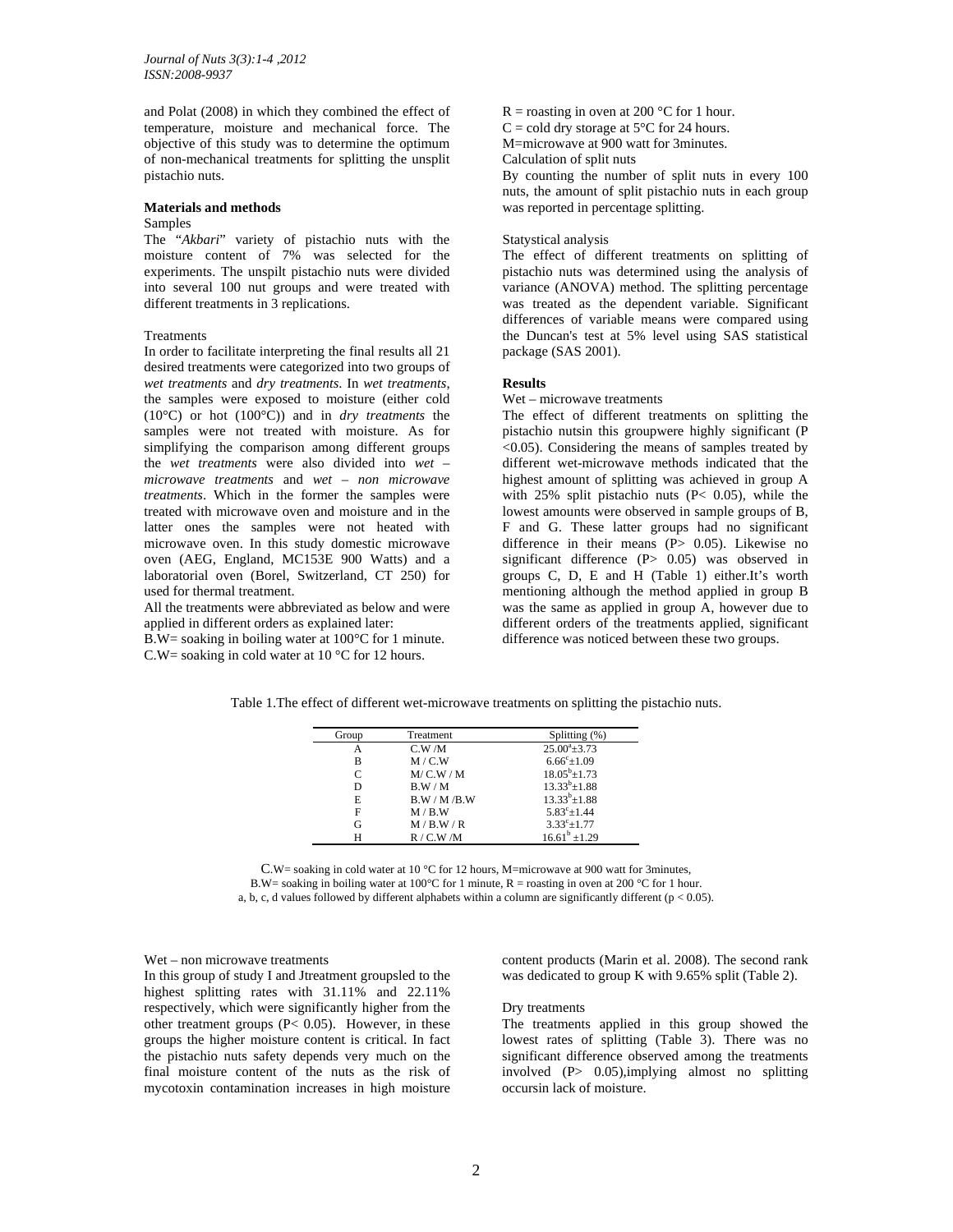| Table 2. The effect of different wet non-microwave treatments on splitting the pistachio nuts. |  |  |  |  |  |  |  |
|------------------------------------------------------------------------------------------------|--|--|--|--|--|--|--|
|------------------------------------------------------------------------------------------------|--|--|--|--|--|--|--|

| Group | Treatment   | Splitting (%)            |
|-------|-------------|--------------------------|
|       | B.W/C.W/B.W | $31.11^a \pm 3.73$       |
|       | C.W/B.W/C.W | $22.11^{\degree}\pm3.65$ |
| K     | C.W/R       | $9.65^b \pm 0.65$        |
| L     | R/B.W       | $0^{\circ}$ ± 0.00       |
| M     | R/B.W/C/R   | $3.61^{\circ} \pm 1.27$  |
| N     | B.W/R       | $4.16^{\circ} \pm 1.44$  |
|       | B.W/R/C/R   | $6.11^{\circ}$ ± 1.90    |

C.W= soaking in cold water at 10 °C for 12 hours, C = cold dry storage at 5°C for 24 hours,

B.W= soaking in boiling water at 100°C for 1 minute,  $R =$  roasting in oven at 200 °C for 1 hour.

a, b, c, d values followed by different alphabets within a column are significantly different ( $p < 0.05$ ).

| Group | Treatment | Splitting (%)       |
|-------|-----------|---------------------|
| P     | R/C       | $3.75^{\circ}+1.5$  |
|       | C/R       | $3.33^{a}+1.25$     |
| R     | R/M       | $1.66^a \pm 0.95$   |
| S     | R/M/C     | $3.50^{a}+1.32$     |
| т     | M/R       | $3.50^{\circ}+1.32$ |
|       | M/R/C/R   | $3.75^a \pm 1.5$    |

 $C = \text{cold dry storage at } 5^{\circ}\text{C}$  for 24 hours, M=microwave at 900 watt for 3minutes,

 $R =$  roasting in oven at 200 °C for 1 hour.

a, b, c, d values followed by different alphabets within a column are significantly different ( $p < 0.05$ ).

## **Discussion**

Wet – microwave treatments

The difference noticed between groups A and B indicates not only the operation units but also their sequence play a significant role in splitting the nuts. The same trend is also observed between D and F in which the cold water is substituted by hot water, which supports the same idea. Additionally, comparing group A with group D suggests the water temperature applied before treating by microwave is also of high importance, as cold water results in more splitting percentage. However, comparing the results in groups B and F suggests when the nuts are first treated by microwave, the temperature of the water in which the nuts are soaked causes no significant difference (P>0.05) in splitting the nuts. On the other hand comparing groups D and E suggests applying any wet treatment after microwave won't be helpful in splitting the nuts, while in contrast microwave treatment right after soaking is much more effective (compare B-C and A-C) (Table 1).

The other applied method, which was expected to lead to more splitting rate, was roasting. However, roasting Splitting the pistachio nuts and it was concluded that energy required for splitting the nuts is highly dependent on moisture content (Maghsoudi et al. 2012). Bilim and Polat (2008) also suggested striking the pistachio nuts in higher amounts of moisture (22% wb) resulted in29.33% splitting which is in accordance with the results achieved in this study.

### Wet – non microwave treatment

Comparing groups I and J suggests as long as the processing medium is water, its temperature does not lead to a significant difference (P>0.05) in splitting rate of the nuts and likewise the other groups in which the nuts were roasted, roasting could not significantly help splitting the nuts and no difference was observed in the mean value of splitting rate in groups L, M, N and  $O$  (P $> 0.05$ ). As it is summarized in Table 2, just like the wet-microwave treatment groups, soaking

the nuts not only did notassist splitting the nuts, but also reduced the number of the split nuts (compare groups A and H). Additionally, the results achieved in groups G and H suggested roasting application in conjunction with the application of microwave but prior to microwave processing. This fact may be due to the moisture content of the nuts in group H which is already reduced by microwave application (Schiffmann 1992) in group G. Likewise, microwave application before soaking the nuts, disables them to split (compare groups A and C).Therefore, it is suggested to soak the nuts preferably in cold water before roasting or microwave treatment, as soaking increases the moisture content and it consequently results in softening the shell. Subsequently, the soft shell requires lower energy in order to split the nuts. This fact was also proved in other study by Vursavus and Ozguven (2005) on pine nut in which conditioning the nuts at higher moisture contents reduced the force required for rupturing the nuts. Additionally, in a similar study on pistachio nuts increasing moisture contents from 5 to 20% (wb), regardless of nut variety, led to decreased amount of energy required for prior to thermal treatments resulted in more splitting percentage (see groups K, L and N).Specially soaking the nuts in cold water prior to thermal treatment is preferred to hot water (compare groups K and N). Regarding Table 1 it is also concluded that any treatment after roasting does not cause any significant differences in splitting rate of the nuts  $(P> 0.05)$ . On the other hand when the similar treating groups are compared, it can be concluded that application of microwave was much more successful than roasting in splitting the pistachio nuts. Comparing A-K, D-N and F-L results suggests the nut splitting rate is greater in those groups treated by microwave.

### Dry treatments

In a similar study Bilim and Polat (2008) also claimed that heating process on its own has no effect on splitting. However, conjunction of heating and